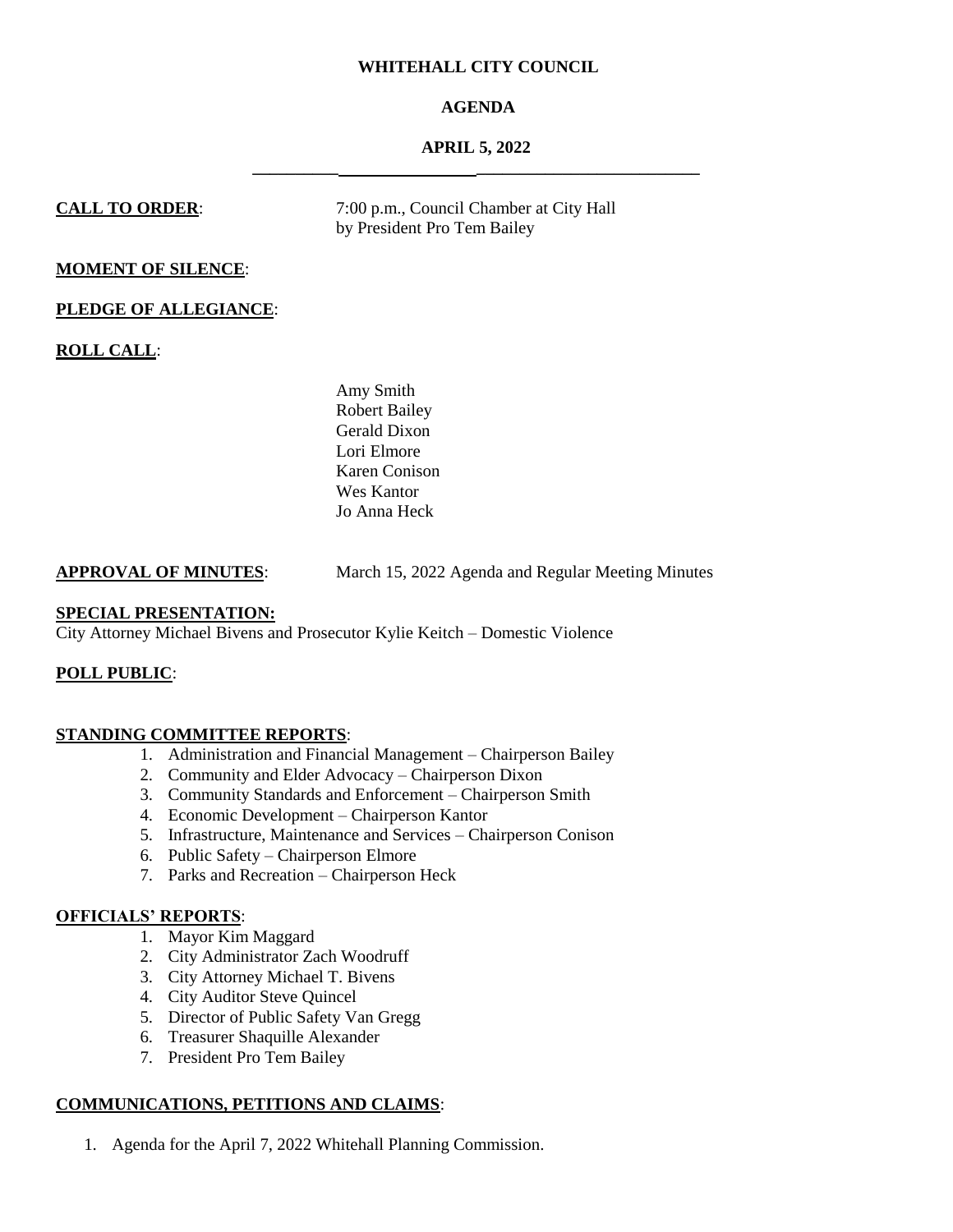## **VERIFICATION OF COPIES**:

Roll call on whether each member of council was given a copy of each item of legislation listed on the agenda prior to the meeting and including any add-on legislation.

## **THIRD READING**:

#### ORDINANCE NO. 007-2022

VOIDING AND RESCINDING CHAPTER 707 OF THE CODIFIED ORDINANCES OF THE CITY OF WHITEHALL TITLED "AMUSEMENT DEVICES".

### ORDINANCE NO. 008-2022

AUTHORIZING AND APPROVING THE AMENDMENT OF THE CODIFIED ORDINANCES TITLED" FRINGE BENEFIT ENTITLEMENT", 161.24(B).

#### RESOLUTION NO. 011-2022

DESIGNATING A PORTION OF VARIOUS PARCELS ALONG BROAD STREET AND HAMILTON ROAD AS CITY OF WHITEHALL PERMANENT AND TEMPORARY RIGHT-OF-WAY, AS SHOWN AND DESCRIBED IN THE ATTACHED EXHIBIT AND LABELED AS WD'S AND T'S.

#### **SECOND READING**:

#### ORDINANCE NO. 009-2022

AMENDING SECTION 933.11 TITLED "STORAGE OF GARBAGE AND OTHER REFUSE" OF THE STREETS AND PUBLIC SERVICES CODE OF THE CITY OF WHITEHALL.

## **FIRST READING**:

#### ORDINANCE NO. 011-2022

AUTHORIZING THE ADOPTION OF THE MAY 2022 REPLACEMENT PAGES TO THE CODIFIED ORDINANCES OF THE CITY OF WHITEHALL.

#### ORDINANCE NO. 012-2022

AUTHORIZING AND APPROVING A FUND TRANSFER IN THE AMOUNT OF SIXTY THOUSAND AND NO/DOLLARS (\$60,000.00) FROM THE GENERAL FUND 101 TO THE CAPITAL IMPROVEMENT FUND 311; AUTHORIZING AND APPROVING A SUPPLEMENTAL APPROPRIATION IN THE AMOUNT OF SIXTY THOUSAND AND NO/DOLLARS (\$60,000.00) FROM THE CAPITAL IMPROVEMENT FUND 311 TO THE CAPITAL IMPROVEMENT EXPENSE ACCOUNT 311.000.54000 AND DECLARING AN EMERGENCY.

### ORDINANCE NO. 014-2022

AUTHORIZING AND APPROVING A SUPPLEMENTAL APPROPRIATION IN THE AMOUNT OF SIXTY ONE THOUSAND, SIX HUNDRED SEVENTY TWO AND 63/100 DOLLARS (\$61,672.63) FROM UNAPPROPRIATED MONIES IN THE 101 GENERAL FUND TO THE FIRE DEPARTMENT REPAIR OF EQUIMENT ACCOUNT 101.970.56800 AND DECLARING AN EMERGENCY.